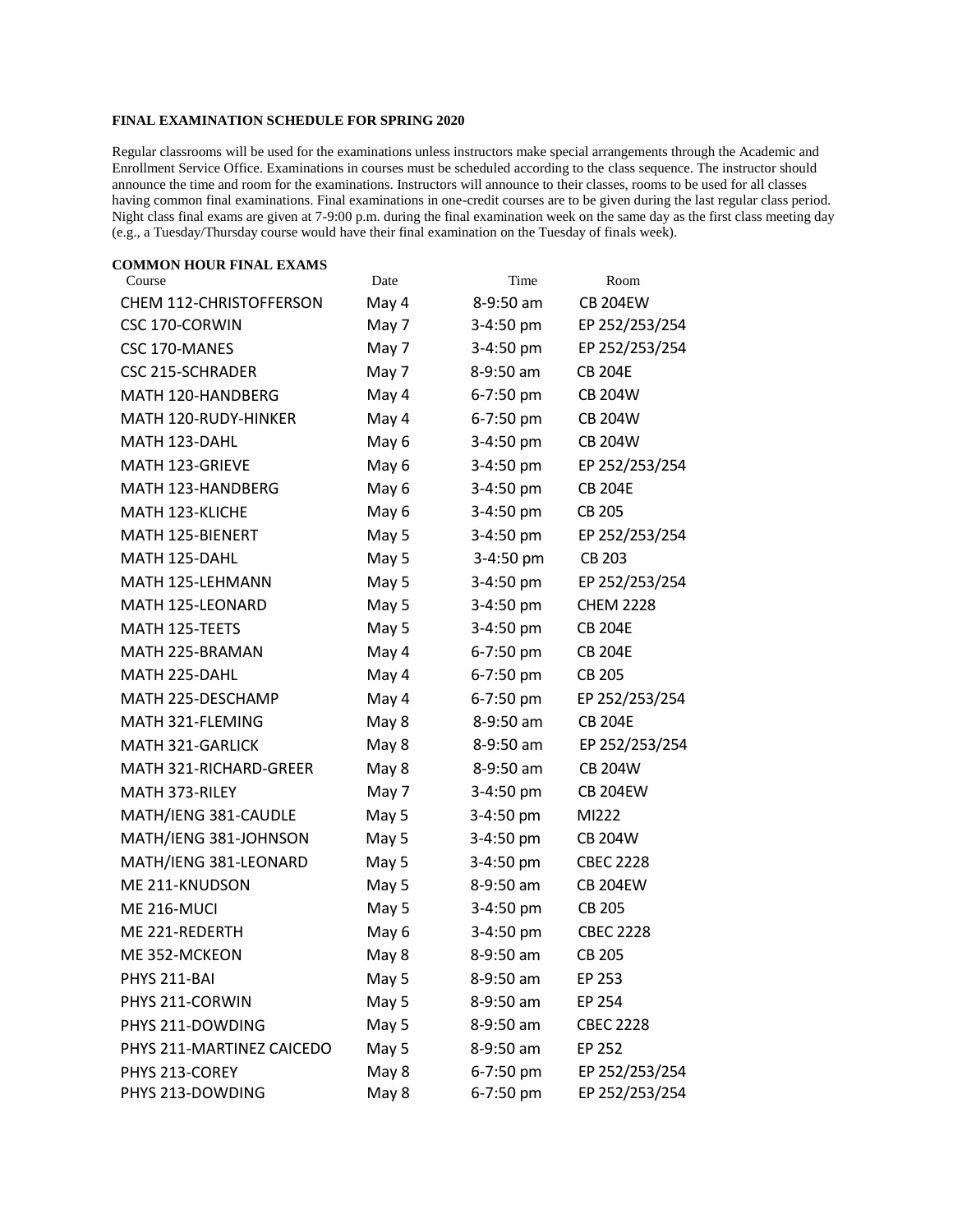| Room             |
|------------------|
| <b>CBEC 3304</b> |
|                  |
| <b>CBEC 3304</b> |
| EP 252/253/254   |
|                  |
|                  |
|                  |
|                  |
|                  |
| <b>CB 206W</b>   |
|                  |